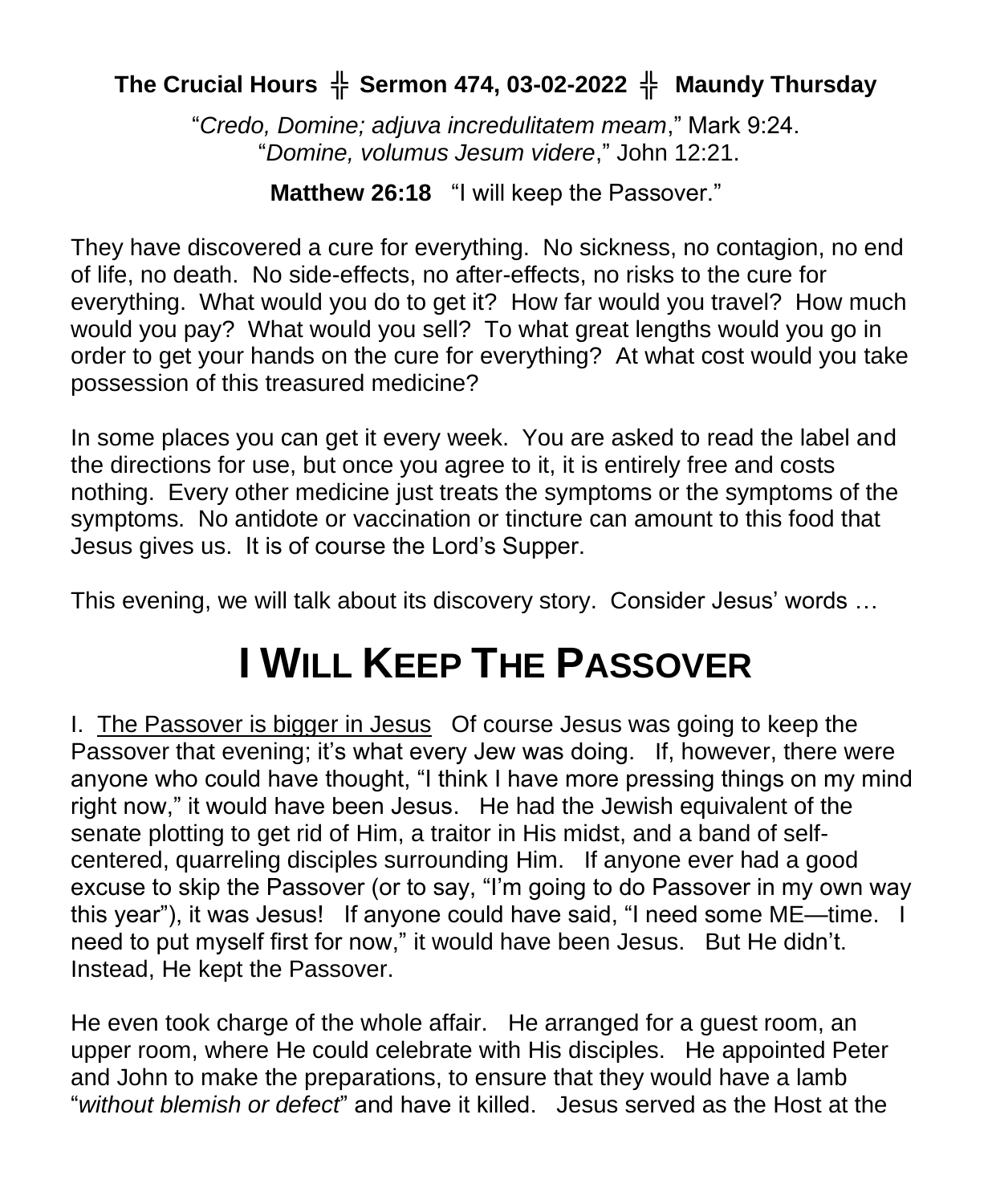meal itself, distributing unleavened bread. Yes, leavened bread might have tasted better, but Jesus would keep the rubric that the bread be unleavened. I suppose He could have miraculously removed the alcohol or invented pasteurized grape juice, but a historical survey will show that the liquid they drank was alcoholic grape wine.

For Jesus to keep the Passover is more reassurance that our Substitute kept everything written in God's commands. The Passover itself was to highlight the old work God did in bringing His people out of Egypt. It was the blood of the Passover lamb that protected them from the 10th plague.

However, to keep the Passover was bigger in Jesus. For the Passover meal was even more than a remembrance of God's deliverance of His people from Egypt through the blood of a lamb. It also was a shadow/ foreshadowed God's deliverance of His people from sin through the promised Messiah. He would sacrifice his body and shed His blood to save us from our sins.

We get so interested in worldly medicines and cures. With the insulin I take, I live it every day, a balancing act to try and keep my blood sugar at target levels, in between 80 and 150 mg/dL. Many of you take pills, shots, wear a brace, push a walker, cough, deal with pain all day. Many of us know nothing about that battle. Sin has taken its toll. We battle the temptation to think more about earthly needles and pills, treatments and oils, than we think about the Lord's bread and cup. This is a medicine and a meal to long for, to hunger and thirst for.

But in the Lord's promise, "*I will keep the Passover*," exists the guarantee, "*I will keep you safe in me, and I in you. I will drink a cup of glory with you at the heavenly banquet when all is well and all is right. At this table of Holy Communion, you have this medicine of life eternal already now*." For in this bread and in this cup is the forgiveness of our sins, and therefore the grace to give us faith, and the power to bring us to believe in the one medicine that saves forever.

II. The Passover is Jesus Once they sat down, Jesus said to them, "*I have eagerly desired to eat this Passover with you before I suffer*" (Luke 22:15). He wanted to host this meal. Just imagine! A King has no business desiring to eat and drink with His poor subjects, with His meager servants. But this King is different. He longs to gather around the sinner, the filthy rich and the poor and destitute, and put everyone on the level playing field of His banquet, so that we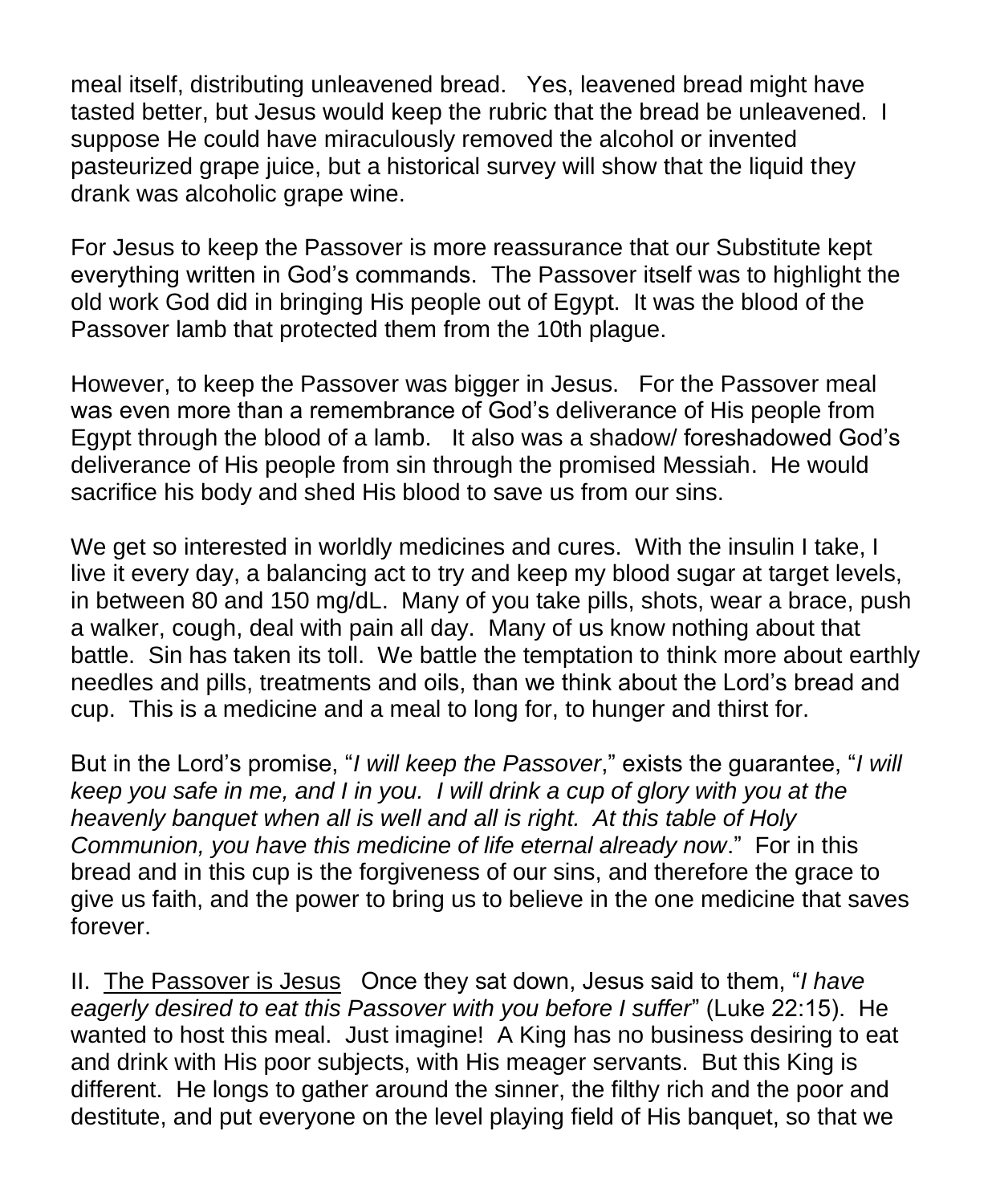might have communion not only with the King. We might have communion with one another.

Now Jesus did not just arrange the Passover Lamb, but He became the Passover Lamb. John the Baptist had proclaimed that Jesus was the one who would not only keep the Passover feast in obedience to God but also would be the final fulfillment of that feast. John said, "*Look, the Lamb of God, who takes away the sin of the world*!"

We remember the events of the upper room that night because of the lasting significance of the Lord's Supper. Jesus made a promise to be in the eating and drinking. He promised not only to unite God and sinners, not only to unite every one of us who would commune together, but also to unite His body and blood with the bread and wine.

Now unlike baptism, in this sacrament there is warning. There are instructions on the label of this miracle medicine. In South America, adventurer Richard C. Gill was astounded to witness the natives with their poison-tipped arrows. The poison was called *curare*, and it could paralyze a beast with the tiniest dosage as long as it broke through the skin. Then their prey would asphyxiate and be ready for a meal. However, when a native was suffering under certain neurological conditions, the same *curare* poison was placed in a drink and given to them for a powerful muscle relaxant. In the same way, communion without recognizing the real presence of the body and blood of the Lord is a poisonous sin. But when a sinner has examined himself, and has approached the Lord's supper with a believing heart that the bread and wine are as Jesus says it is, then communion is the all-powerful cure for any guilt, any ill will, any doubt, and any trespass.

Finally, when the meal was completed, after Jesus had kept the Passover according to the details commanded by God and with the pure heart God desired, Jesus really kept the Passover. Jesus really filled the prescription. For He went to the cross where, like the Passover lamb, He would die instead of sinful people. There He paid for every time that we have failed and refused to keep a part of God's commandments. He paid for our dependence on earthly cures, our idolatry of health. He paid for our thoughtless grumbling or unbelieving abuse of the sacrament. Because Jesus did it perfectly, there is no need to keep the old Passover year after year with sacrifice after sacrifice.

The Passover is now the Lord's Supper. We do this in remembrance of Him.